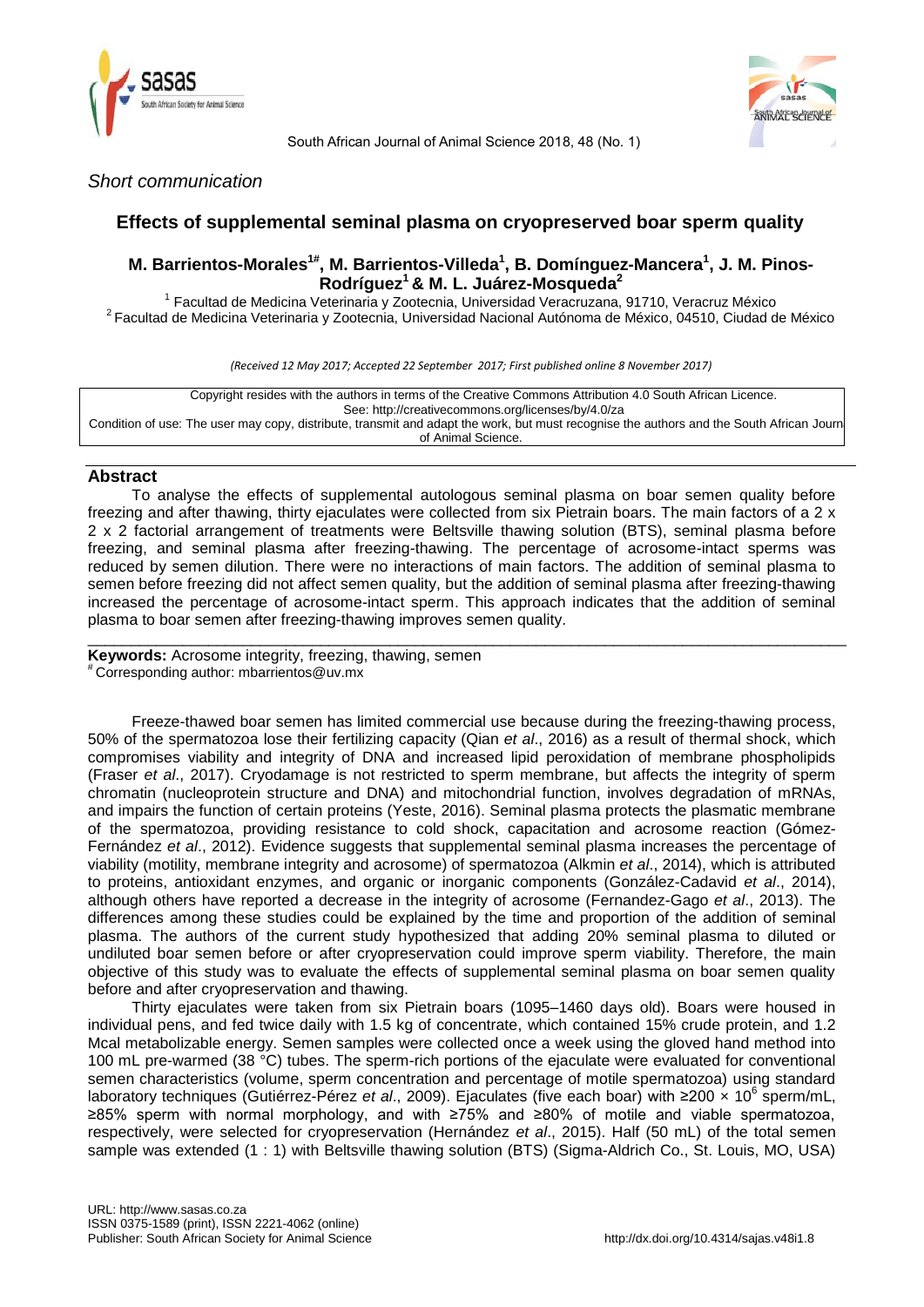and cooled at 16 °C for 24 hours before freezing. Semen subsamples with and without BTS were or were not supplemented with 20% seminal plasma (1 : 4) before freezing and after freezing-thawing.

Seminal plasma was obtained from the same boars at the time that the semen samples were collected and processed according to the strategies of boar sperm cryopreservation of Okazaki & Shimada (2012). Plasma was obtained by centrifuging the ejaculate (800 g x 10 min), collecting supernatant, re-centrifuging, and filtering (10 μm nylon filter) to remove sperm cells. Filtered samples were observed under a microscope to confirm the absence of spermatozoa. As a freezing extender, semen samples were dissolved (1 : 1 (v/v)) in a distilled water preparation containing Tris (111 nM), citric acid (31.4 mM), glucose (185 mM), egg yolk (20% (v/v)), and kanamycin sulphate (100 µg/mL) (Sigma-Aldrich Co., St. Louis, MO, USA). Diluted semen was centrifuged at 800 x *g* 15 °C for 10 min. The supernatant was discarded and the sperm pellet was resuspended in the same freezing medium to a concentration of 1.2  $\times$  10<sup>9</sup> sperm/mL and cooled from 15 °C to 4 °C for 180 min. The processed semen was loaded intro 0.5 mL straws and sealed with polyvinyl alcohol. Straws were exposed to liquid nitrogen vapour (4 cm) for 20 min and then plunged into liquid nitrogen (-196 °C). After two weeks, all frozen semen straws were thawed in a warm water thermo (37 °C, 30 s). Half of the straws with thawed semen were diluted with 20% (1 : 4) of the seminal plasma described above and incubated at 25 °C for one hour. The other half of the straws were not diluted with seminal plasma. Thawed semen was evaluated for sperm acrosome integrity using the triple stain protocol (Bismarck brown/rose Bengal/trypan blue, Sigma-Aldrich Co., St. Louis, MO, USA). One hundred spermatozoa were examined in randomly selected fields at 1000x magnification with a bright-field microscope and assessed for percentages of sperm that were alive with normal and damaged acrosome (Talbot & Chacon, 1981).

Data were analysed as a completely randomized design with a 2 x 2 x 2 factorial arrangement of treatments using the GLM procedure (SAS, 1999), in which the main factors were the use or not of BTS as semen extender, with or without supplemental seminal plasma before freezing semen, and with or without supplemental seminal plasma after freezing-thawing semen.

Raw fresh semen had 85% viability, but thawed semen after freezing had 60% viability. This means that the freezing-thawing process reduced almost 24% of semen viability. Means of interactions were statistically not significant (Table 1). Figures 1 and 2 show the percentages of live sperm of thawed semen. The use of BTS as semen extensor reduced ( $P < 0.05$ ) the percentage of live sperm with acrosome-intact membrane and therefore increased (*P* <0.05) the percentage of sperm with damaged acrosome. The use of seminal plasma before freezing did not modify the percentage of live sperm with intact or damaged acrosome membrane. Supplemental seminal plasma after freezing-thawing increased (*P* <0.05) the percentages of live-sperm with acrosome-intact membrane and reduced those with acrosome-damaged membrane.



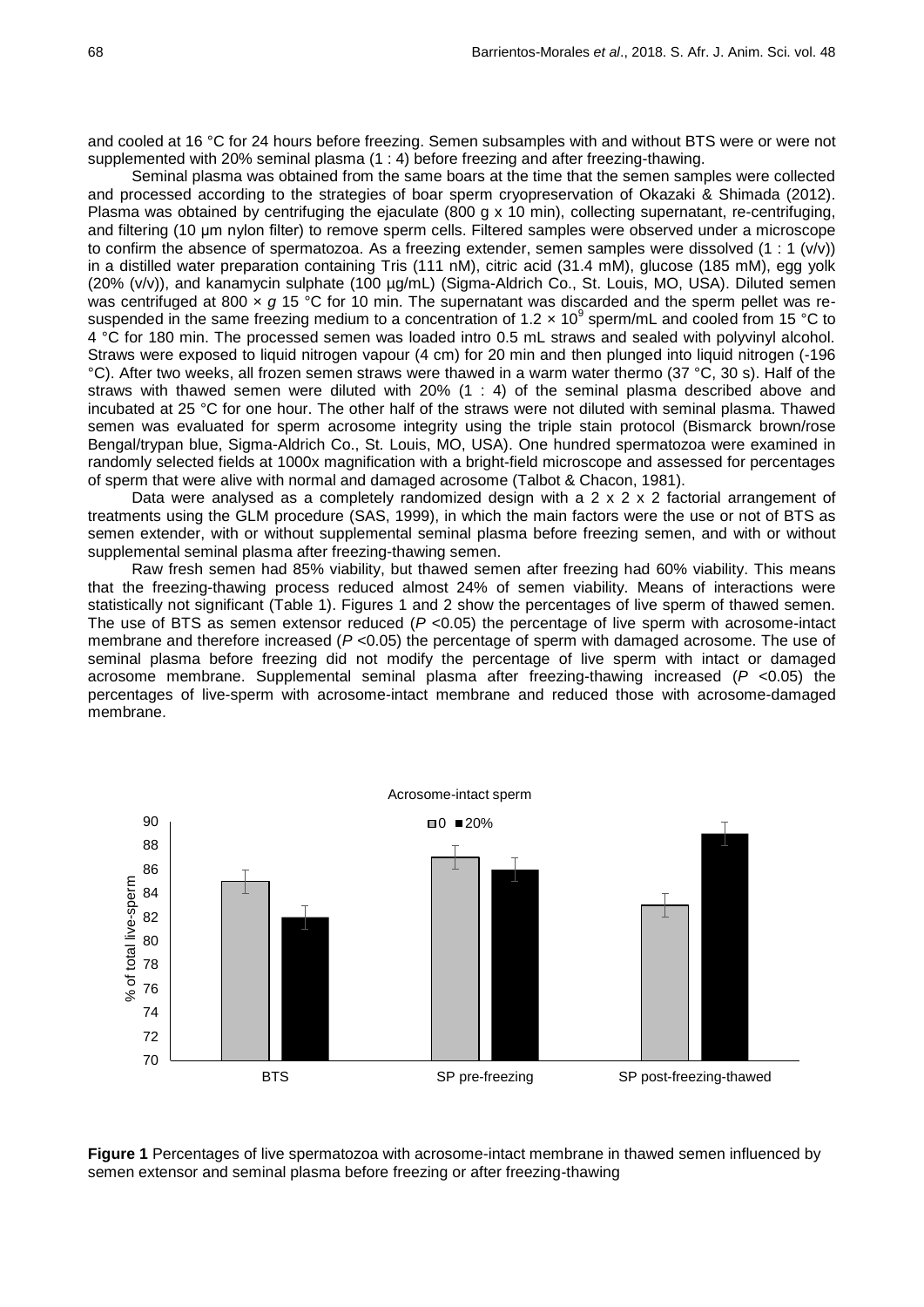|                              | -Beltsville thawing solution |                 |                  |                 | +Beltsville thawing solution |               |                  |               |            |
|------------------------------|------------------------------|-----------------|------------------|-----------------|------------------------------|---------------|------------------|---------------|------------|
|                              | -SP pre-freezing             |                 | +SP pre-freezing |                 | -SP pre-freezing             |               | +SP pre-freezing |               |            |
|                              | -SP<br>thawed                | $+SP$<br>thawed | -SP<br>thawed    | $+SP$<br>thawed | -SP<br>thawed                | +SP<br>thawed | -SP<br>thawed    | +SP<br>thawed | <b>SEM</b> |
| Live with intact acrosome    | 60.0                         | 73.5            | 64.0             | 62.5            | 56.5                         | 57.5          | 58.5             | 66.5          | 1.83       |
| Live without acrosome        | 12.0                         | 5.0             | 12.0             | 7.0             | 12.0                         | 7.5           | 12.0             | 11.5          | 0.42       |
| Dead with intact<br>acrosome | 19.0                         | 14.5            | 18.0             | 24.5            | 20.5                         | 20.0          | 19.5             | 12.0          | 0.51       |
| Dead without acrosome        | 9.0                          | 7.0             | 6.0              | 6.0             | 11.0                         | 15.0          | 10.0             | 10.0          | 0.59       |

**Table 1** Effects of dilution and seminal plasma addition at pre- and post freezing on boar spermatozoa

Values expressed as %

SP: seminal plasma; SEM: standard error of means

In this study, semen quality was evaluated before and after the cryopreservation process. The results confirmed that boar semen is affected negatively by the freezing-thawing process. The viability values found in the thawed semen are similar to those reported by Roca *et al*. (2006). Similar to the current results, decreased spermatozoa with intact acrosome after freezing-thawing have been reported by other authors (Trzcińska *et al*., 2015; Fraser *et al*., 2017). This damage was more evident in cells from ejaculates diluted with BTS compared with semen that was not diluted. These variations may be due to the wash effect induced by the semen extender (Maxwell *et al*., 1997).



**Figure 2** Percentages of live spermatozoa with damaged acrosome membrane in semen influenced by semen extensor and seminal plasma before freezing or after freezing-thawing

Contrary to previous studies (Muiño-Blanco *et al*., 2008) that reported beneficial effects on semen quality by seminal plasma as extender, the authors did not find any influence on percentage of live spermatozoa with intact acrosome from the addition of seminal plasma before freezing. These differences in